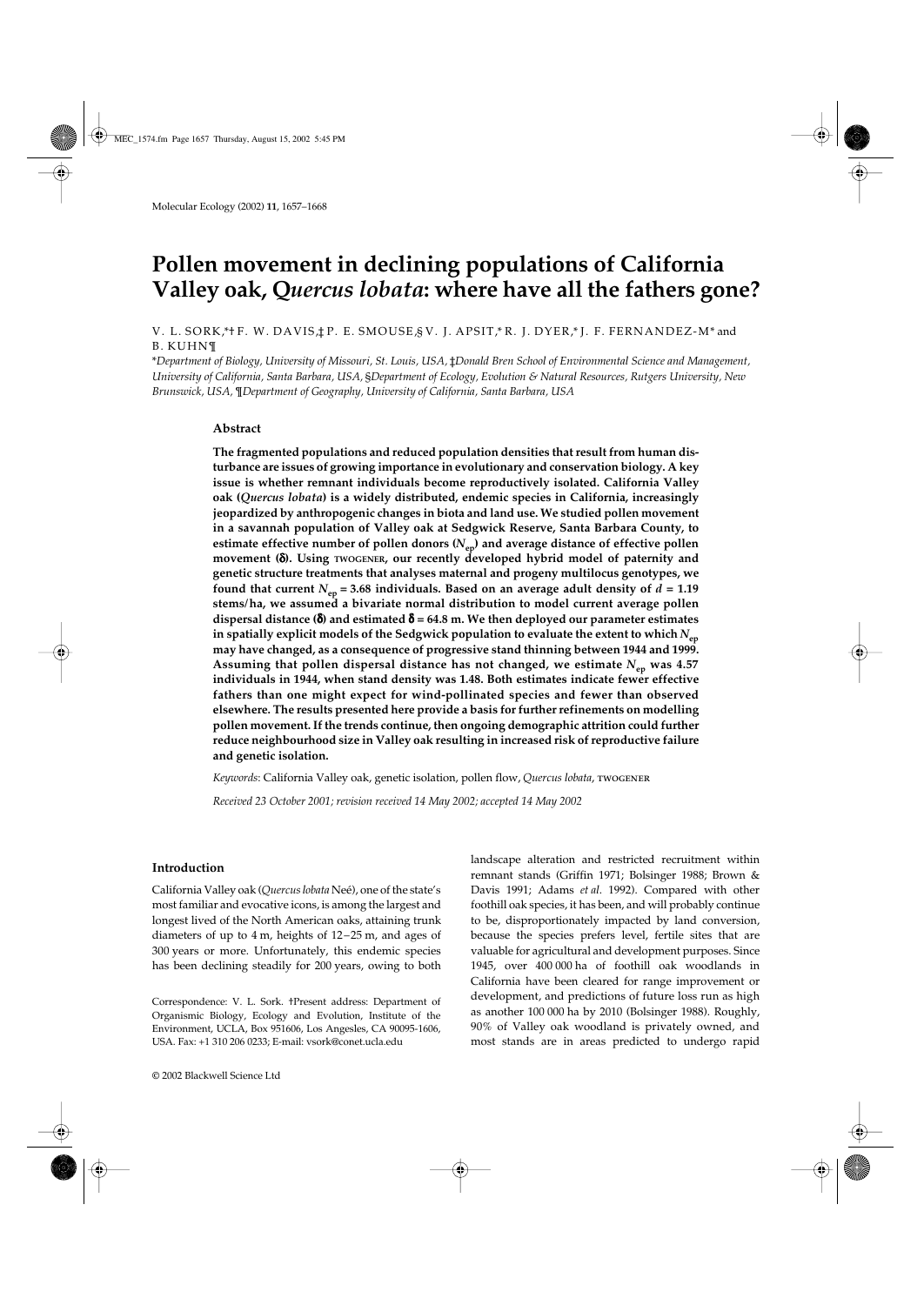development in the near future (Davis *et al*. 1998). Less than 5% of the species' range is internal to formally designated reserves, with protection concentrated in Monterey and Santa Clara Counties (Greenwood *et al*. 1993; Davis *et al*. 1998). Remnant populations at the southern end of the species' range are fragmented by residential and agricultural development, and are converting slowly to grasslands through stand thinning (Brown & Davis 1991). In northern Santa Barbara County, Valley oak tree cover and density are declining steadily, due to poor recruitment of saplings and trees. Brown & Davis (1991) document 21% attrition among overstory Valley oaks and no new establishment between 1938 and 1989 in any of their 12 surveyed populations.

The fragmented population structure and reduced population densities experienced by Valley oak are familiar themes in conservation biology (Gilpin 1987; Ledig 1992). Many tree populations, naturally distributed over large, continuous stretches of landscape, are now divided into patches having little or no genetic exchange among them. Many species may not be adapted to such fragmentation and their persistence in a region may depend on metapopulation processes of dispersal and recolonization of isolated habitat patches (Gilpin 1987; Ledig 1992; Hanski & Simberloff 1997; Bawa & Seidler 1998). A key issue is whether these fragmented patches, or scattered individuals within them, are becoming reproductively isolated. As fragments become increasingly isolated, effective population sizes decrease, and small fragments lose genetic variation, some of it adaptive (Ellstrand & Elam 1993; Frankham 1995). As individual trees become isolated, they can lose fitness through a lack of fertilization and fruit set, and their progeny can suffer reduced fitness through increased inbreeding depression, caused by selfing or mating with close relatives (e.g. Barrett & Kohn 1991; Holsinger & Vitt 1997). That can only exacerbate the recruitment problems. For many tree species, genetic isolation will be prevented through pollen rather than seed movement, even though both processes are important means of maintaining the integrity of a metapopulation.

It is not known whether Valley oak individuals and patches are becoming genetically isolated. Until recently, it has not been feasible to study pollen movement on a landscape scale (Sork *et al*. 1998). However, a new analytical method, dubbed twogener (Smouse 1998; Smouse *et al*. 2001), allows us to examine pollen flow across a landscape, by combining the two-generation gametic inference of parentage analysis (e.g. Chakraborty *et al*. 1988; Devlin *et al*. 1988) with the survey methods of population structure analysis. twogener uses spatially referenced pollen pool structure to estimate the effective number of pollen donors in a mating neighbourhood and the decay parameter of the pollen dispersal curve. That decay parameter can then be deployed to describe landscape-scale patterns of pollen

movement for geo-referenced individuals. It can also be used in spatially explicit geographical models (e.g. Walsh & Davis 1994; Goodchild *et al*. 1996), for demographic simulation of different conservation/management scenarios.

In this study, we describe pollen movement across the landscape in one stand of California Valley oak (*Quercus lobata*), located in the Sedgwick Reserve in central coastal California, where we have documented demographic attrition of adult trees over the last 50 years. We first ask two questions: (i) What is the effective number of pollen donors per tree, acting as a maternal parent? (ii) How large is the effective pollination neighbourhood? Then, using our estimate of the decay parameter for pollen dispersion, we use spatially explicit pollination models to provide a preliminary exploration of the impact of population decline over the last 50 years on genetic connectivity at the study site. The approach we use here extends and applies earlier work on contemporary pollen movement (Austerlitz & Smouse 2001a; Smouse *et al*. 2001) to provide practical input into the debate on Valley oak conservation. The survival of Valley oak is the focus of intense public scrutiny (Griggs 1990; Pavlik *et al*. 1995). Many counties have adopted or are considering strong Valley oak conservation measures aimed at preserving or increasing stand densities, provoking angry debates among environmentalists, agricultural and development interests. Those measures will be more effective if the target densities and mandated spatial arrays have a credible scientific rationale.

## **Materials and methods**

#### *Study species*

Valley oak (*Quercus lobata* Neé) is found mostly in the Central Valley of California, and in the surrounding valleys and foothills, ranging from near Shasta Lake southward to the Santa Monica Mountains. The species is generally restricted to deep loamy soils below 600 m of elevation, but some populations occur above 1500 m in Southern California (Griffin & Critchfield 1972). The savannah community type is found on valley floors, Quaternary terraces and some broad ridge tops in the Coast Ranges. Denser gallery forests are found along the margins of rivers, especially in the Central Valley, but not in valleys directly exposed to coastal winds, as the species is sensitive to salt aerosols (Ogden 1980).

*Quercus lobata* is a deciduous, wind-pollinated, monoecious tree species that flowers in March−April. In general, the genus *Quercus* is thought to have an incompatibility system (Hagman 1975; Ducousso *et al*. 1993). But, for this same population, we estimated the mating system of Valley oak to be 96% outcrossing that was significantly less than 100%, which suggests that if an SI system exists, it is not fully effective (Sork *et al*. 2002). Acorns mature in late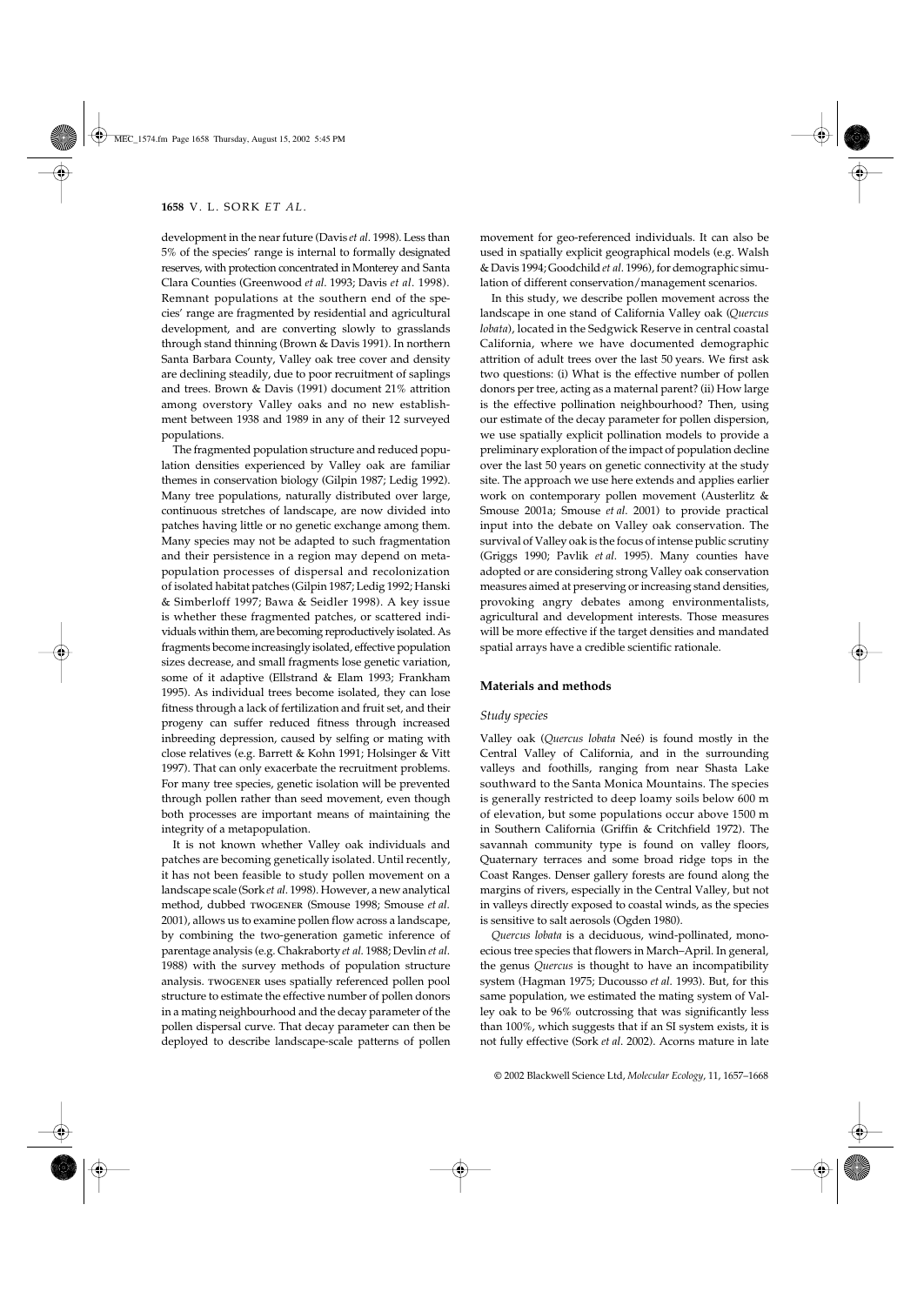September to early November of the same year of flowering. Acorns are dispersed by gravity, acorn woodpeckers, scrub jays and possibly by small rodents. They germinate within 4–8 weeks of maturation.

### *Study site*

The study was conducted at the Sedgwick Reserve, along the valley floor of Figueroa Creek (N 34°42′, W 120°2′), 10 km north-east of Santa Ynez, California. Sedgwick Reserve is a 2380-ha area managed for research, education and conservation of native biodiversity, and is administered by the University of California Natural Reserve System and UC Santa Barbara. Since 1944, open oak woodland and savannah at Sedgwick Reserve has experienced a 20% reduction in overstory tree density, including the loss of roughly equal numbers of Valley oak and Coast live oak (*Q. agrifolia*) (Davis *et al.* unpublished data).

The study trees in Figueroa Canyon are located on the valley floor and surrounding hill slopes in a broad, shallow basin,  $\approx$  130 ha in extent and ranging in elevation from 360 to 405 m above sea level. Soils are deep silty loams, derived from Quaternary alluvial and colluvial deposits. Cultivation of the valley floor was obvious in 1944 photos, but had ceased before 1967. Annual precipitation for this

typical savannah oak woodland site averages ≈ 38 cm/ year, nearly all of which falls between December and March.

#### *GIS mapping*

Individual trees in the study area were mapped using a 1993 digital panchromatic orthophoto with 1 m2 resolution, produced by the US Geological Survey (US Department of the Interior 1992). The map of tree locations and species identity was updated with 1:24 000 true colour air photos collected for the County of Santa Barbara in July 1997 and by field surveys during 1999 and 2000. Most of the 312 mapped trees were *Q. lobata* (*n* = 153), the evergreen *Q. agrifolia* (*n* = 104) or *Q. douglasii* (*n* = 40), which along with *Pinus sabiniana* (*n* = 8), rimmed the study area on slightly higher and drier sites (Fig. 1). Remaining trees included the riparian species *Platanus racemosa* (*n* = 6) and a single individual of *Schinus molle*. Based on our experience with modern photos, we discriminated Valley oaks from Coast live oaks with high confidence, using canopy tone, texture and size. We distinguished Valley oaks from Blue oaks with less confidence, based on canopy size, shape and site characteristics. We mapped 39 trees present in 1944 and absent by 1999 scattered throughout the study area (Fig. 1). The estimated density of Valley oak



**Fig. 1** Map of study area at Figueroa Creek, Sedgwick Reserve, Santa Barbara Co. showing individuals of all tree species — *Quercus lobata*, *Q. douglasii*, *Q. agrifolia*, *Pinus sabiniana*, *Platinus racemosa* and *Schinus molle*. Blue dots indicate *Q. lobata* trees used in study; red dots indicate *Q. lobata* trees that were present in 1944 but are no longer alive.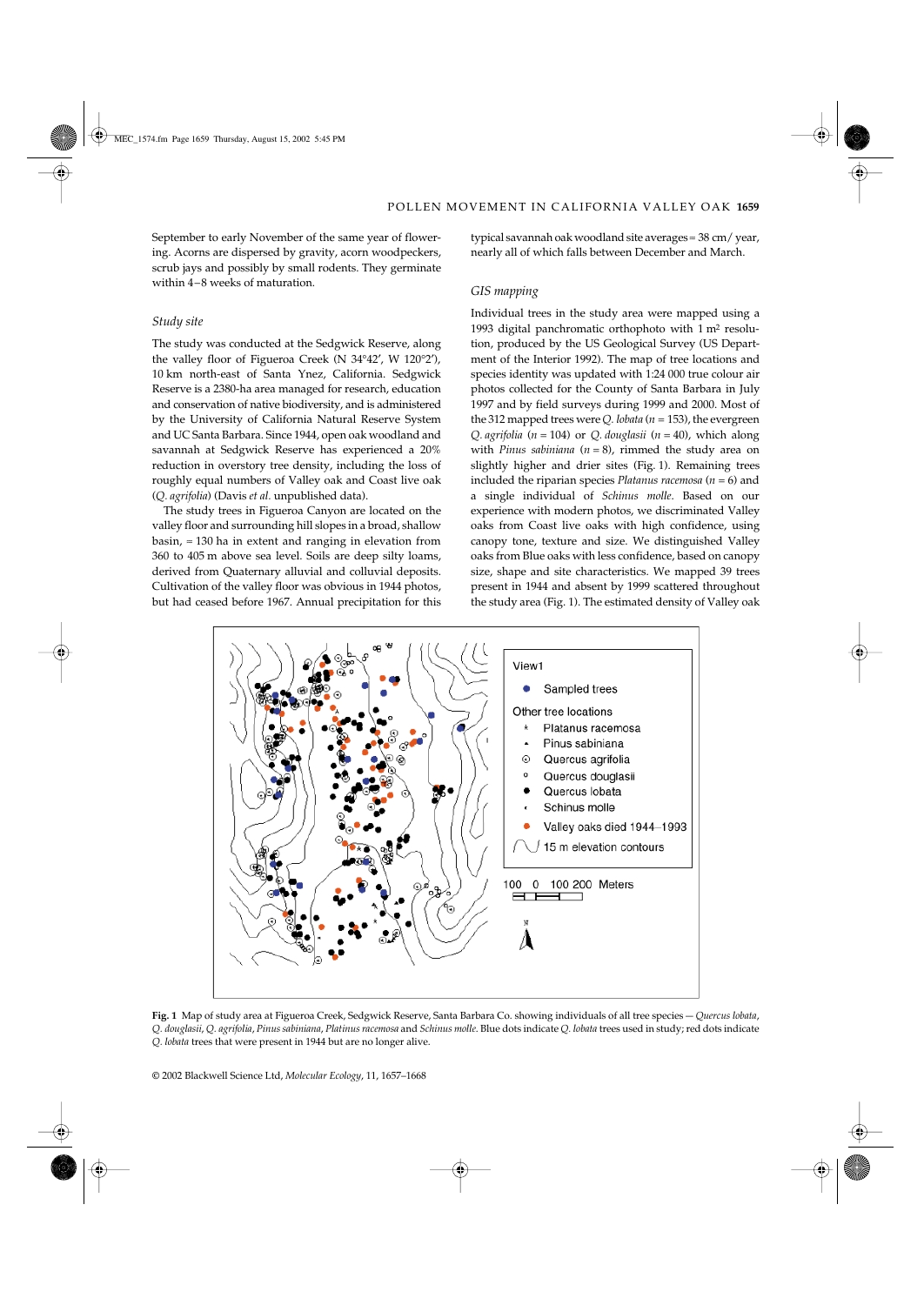

**Fig. 2** Aerial photo of study area showing the sampling design of triangular sets of maternal trees nested within a 'hexagon' array.

in the study area is thus 153 trees in 130 ha or 1.19 trees/ha. Because no new trees were recruited during this period, this represents a reduction in population size and density (from 1.48 trees/ha in 1944 to  $\approx$  1.19 trees/ha) of 20.3% over the period. Tree point locations and identities were stored as digital information, using ArcInfo Geographic Information System (GIS) software.

#### *Field sampling design*

In autumn 1999, we selected 21 reproductive Valley oak adults at the Figueroa Creek study site (Fig. 2). Our sampling intent was to construct a hexagon-shaped grid with seven triangular clusters (three trees each) at the six vertices of the hexagon and in the middle. The point of this design was to sample at different spatial scales, because we were uncertain whether average pollination distance would be in the 50 or 500 m ranges. The interfemale distances within each cluster ranged from  $\approx$  50 to 150 m, and distances between clusters ranged between 250 and 750 m (maximum distance across the hexagon is 1040 m; see Fig. 2).

We collected up to 100 acorns from each female and planted the seeds in the greenhouse at UM-St. Louis. Our goal was to assay 15 progeny per maternal plant, based on sample size analyses reported in Smouse *et al*. (2001). However, after germination, several trees did not yield sufficient numbers of offspring to reach the target sample size. We assayed 4–16 progeny from each mother, for a total of  $N = 211$  seedlings. As leaves emerged, we removed leaf tissue for progeny genotypes, for purposes of allozyme and DNA microsatellite analyses. In spring 2000, we collected newly emerging leaves of the maternal trees, placed samples in zip-lock plastic bags, and kept them on ice until permanent storage in an ultra-cold freezer (−80 °C).

#### *Laboratory methods*

We used a combination of 10 allozymes and 1 microsatellite as the genetic markers for this study. We chose this strategy because the allozyme loci provided expeditious and inexpensive genetic information, while the microsatellite locus gave us valuable genetic resolution (Smouse *et al*. 2001).

For the allozyme markers, we extracted plant enzymes by grinding in 1 mL of a modified phosphate buffer (Alvarez-Buylla & Garay 1994) with mortar and pestle, absorbing the exudates onto chromatography paper wicks. We stored the wicks at −70 °C until analysis. We followed similar procedures for the maternal leaf tissue. We conducted the electrophoresis on 10.5% potato starch gels (Sigma, St. Louis, MO, USA). We assayed seven enzyme systems (Soltis *et al*. 1983; Kephart 1990; Sork *et al*. 1993) on four gel/electrode buffer systems: fluorescent esterase (*Fe*, EC 3.1.1.1, 1 and 3), leucine aminopeptidase (*Lap*, EC 3.4.11.1) and phosphoglucose isomerase (*Pgi*, EC 5.3.1.9, 1 and 2) on a modified system 8 (Soltis *et al*. 1983); malate dehydrogenase (*Mdh*, EC 1.1.1.40) and phosphoglucomutase (*Pgm*, EC 2.7.5.1) on morpholine citrate pH 7.2 (Clayton & Tretiak 1972); menadione reductase (*Mnr*, EC 1.6.99) on system 34 (Poulik 1957); and triosephosphate isomerase (*Tpi*, EC 5.3.1.1, 1 and 2) on system 6 (Soltis *et al*. 1983). All protocols for staining enzymes are from Soltis *et al*. (1983).

For microsatellite genotypes, we extracted total genomic DNA from fresh leaves from the greenhouse for the seedlings and from frozen leaf tissue from the maternal trees. We ground a sample of 0.1 g from each leaf with liquid nitrogen, using a mortar and pestle. After grinding, 1 mL of extraction buffer (Lefort & Douglas 1999) was added, and the sample was vortexed for 10 s and inverted enough times to homogenize the mixture. The samples were then incubated for 15 min at 65 °C and tubes inverted 2–3 times every 5 min. Next, 0.750 µL of chloroform/ isoamil-alcohol (24:1) was added to each sample and thoroughly agitated to make an emulsion. We separated phases by centrifuging for 5 min at  $\approx 8000 g$ . The upper phase was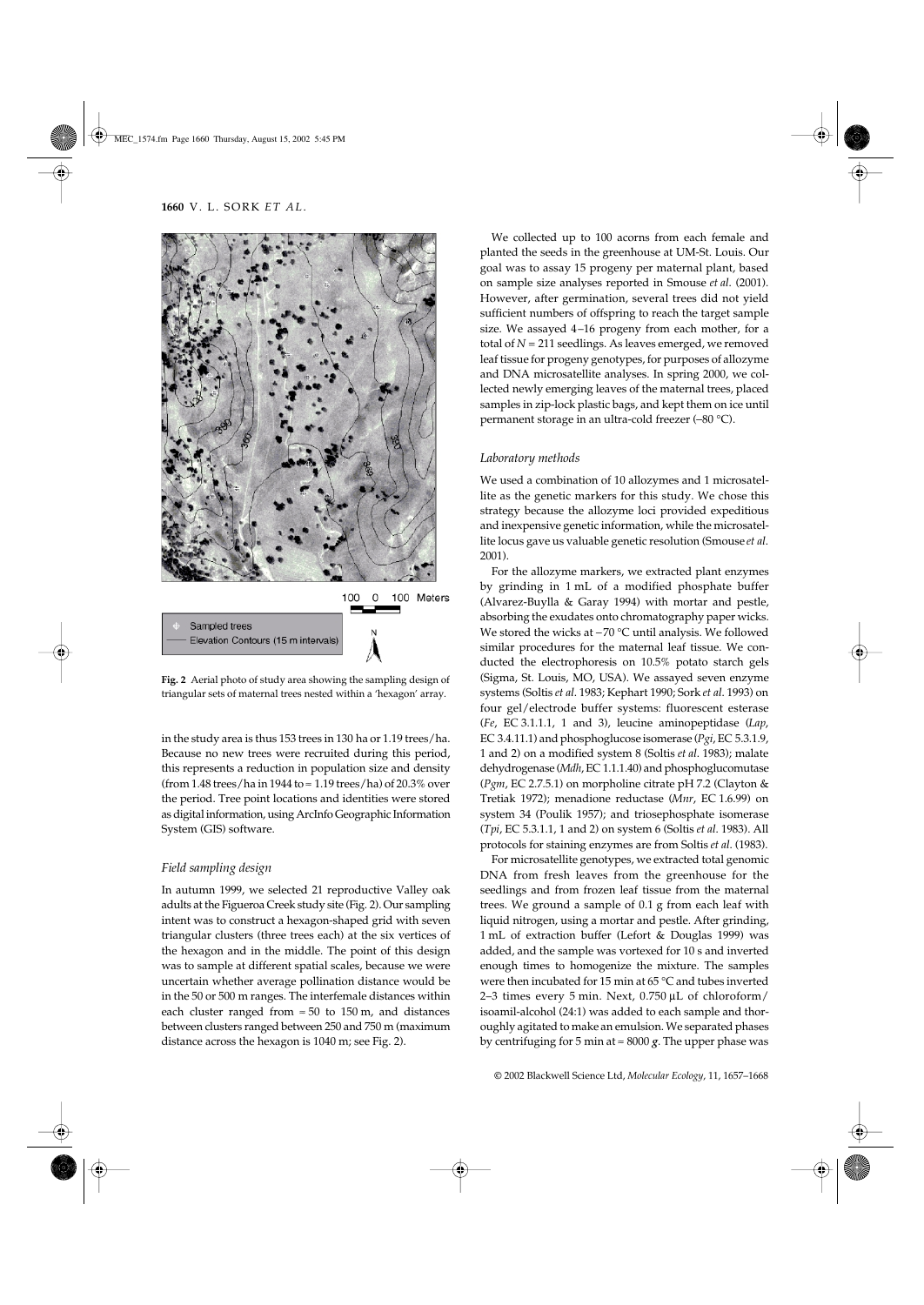then transferred to a new 1.5 mL tube. An additional centrifuging for 1 min was performed if debris or protein precipitate was still present. Chilled isopropanol  $(500 \,\mu L)$ was added and mixed to precipitate DNA. Next, samples were centrifuged for 1 min, and the supernatant was eliminated carefully. Finally, we rinsed the DNA pellet twice with 1 mL of chilled 70% ethanol and resuspended it in 200 µL of TE (10 mm Tris−HCl pH 8.0, 1 mm EDTA).

Total DNA was diluted 1:50 for the polymerase chain reaction (PCR). Preliminary analysis revealed two useful primers, QpZAG110 and QpZAG46, originally developed for *Quercus petrea* (Steinkellner *et al*. 1997). We used only QpZAG110 for this study. PCRs were carried out at concentrations of 1.5 mm MgCl<sub>2</sub>, 0.2  $\mu$ m of each primer, 0.2 mm of each dNTP, 1 U *Taq* DNA polymerase buffer B (PROMEGA Corp.) and ≈ 20 ng of DNA template. Reaction cycles consisted of an initial denaturing of 2 min at 94 °C, 35 cycles of 1 min at 94 °C, 30 s at 50 °C and 30 s at 72 °C, with a final extension time of 5 min at 72 °C. PCR products were separated using standard acrylamide sequencing gels (Biorad Sequi General system®) and visualized using silver staining (Bassam *et al*. 1991). Gels were scanned and allele sizes were scored, based on a 10-bp (30–330 bp) DNA ladder (Gibco BRL®), using software developed by R. Dyer (ALLELESIZER, software available from RJD).

#### *TWOGENER analysis*

To characterize the pollen structure of the population, we conducted a twogener analysis (Smouse *et al*. 2001), a molecular analysis of variance (Excoffier *et al*. 1992) on the male gametic genotypes, obtained by subtracting the female gametic contribution from each diploid seedling genotype. A partition of male gametic variation into among- and within-female components yields an intraclass correlation measure  $\Phi_{\text{ft}}$  of 'pollen pool structure', analogous to an  $F_{ST}$  partition, but with females (rather than populations) as the strata and individual male gametes (rather than individual diploid individuals) as replicates within strata. Using the estimate of  $\Phi_{\text{ftr}}$  we extracted derivative estimates of the average distance of pollination (δ), the effective number of pollinators  $(N_{ep})$  and the effective pollination neighbourhood (*A*ep) (Smouse *et al*. 2001).

#### *GIS analysis and modelling*

The GIS was used to calculate intertree distances and to generate maps of probabilities of effective pollen dispersal from each tree. For this exercise, we treated the planar centre of each tree as a point source of pollen, although in reality, each tree constitutes a volume source as well as a volume trap for airborne pollen. Thus, patterns of intertree pollen flow were estimated on the basis of intertree (centre point) distances, without requiring any complex GIS modelling. In addition to modelling pollen flow under 1994 and modern conditions, we explored the sensitivity of our findings to a range of pollen dispersal parameters  $(\sigma)$ , which probably vary a bit, as a function of stand density and yearto-year variation in weather during the flowering period.

## **Results**

#### *Genetic resolution*

The allele frequencies for all 10 allozyme loci and the 1 microsatellite locus, extracted from the derived male gametes, are presented in Table 1. Statistical precision is a function of the polymorphic variation of the genetic battery, conveniently described in terms of the average exclusion probability, defined as  $E<sub>L</sub> = 1 - \Pi<sub>l</sub>(1 - E<sub>l</sub>)$ , where  $E_l$  is the exclusion probability for the *l*-th locus and  $E_L$  is the corresponding multilocus value (Selvin 1980; Chakraborty *et al*. 1988). The more polymorphic the genetic battery, the greater  $E<sub>L</sub>$  and the greater the statistical precision available for estimation of  $Φ_{ft}$  and δ. In our sample of 211 offspring, the single microsatellite locus yielded 17 alleles, whereas the 9 polymorphic allozyme loci included 2–5 alleles each (Table 1). The individual allozyme loci had much lower parentage resolution than the single microsat, but collectively they yielded  $E_A \approx 0.6903$ . For the nine allozyme loci and one microsatellite combined, we obtained a multilocus exclusion probability of  $E_L \approx 1 - (1 - E_A)(1 - E_M) = 1 -$ (1 − 0.7513)(1 − 0.6903) = 0.9231 (Table 1), ample genetic resolution.

#### *Pollen pool structure*

Even with our limited replication within females  $(\tilde{n}_0 \approx 11.07)$ , the amova results (Table 2) present a striking departure from the null (broadcast pollination) hypothesis  $(\hat{\Phi} = 0.136; P \le 0.001)$ . To a very considerable degree, different females are being pollinated by different sets of males. Smouse *et al*. (2001) recommended within-female replication on the order of  $n \approx [\Phi_{\text{ft}}]^{-1}$ . On the strength of earlier work with *Q. alba*, we were anticipating  $\Phi_{\text{ft}} \approx 0.06$ , and attempted to sample 15–16 progeny per female. In retrospective view of our results, *n* of 7–8 would have been ample to estimate the average amount of differentiation among females for Valley oak.

#### *Average pollination distance*

Austerlitz & Smouse (2001a) have worked out the formal theory for both the bivariate normal and bivariate negative exponential pollen flow models, but the results are comparable. We use the more tractable bivariate normal theory, for which the expected value of  $\Phi_{\text{ft}}$  takes the form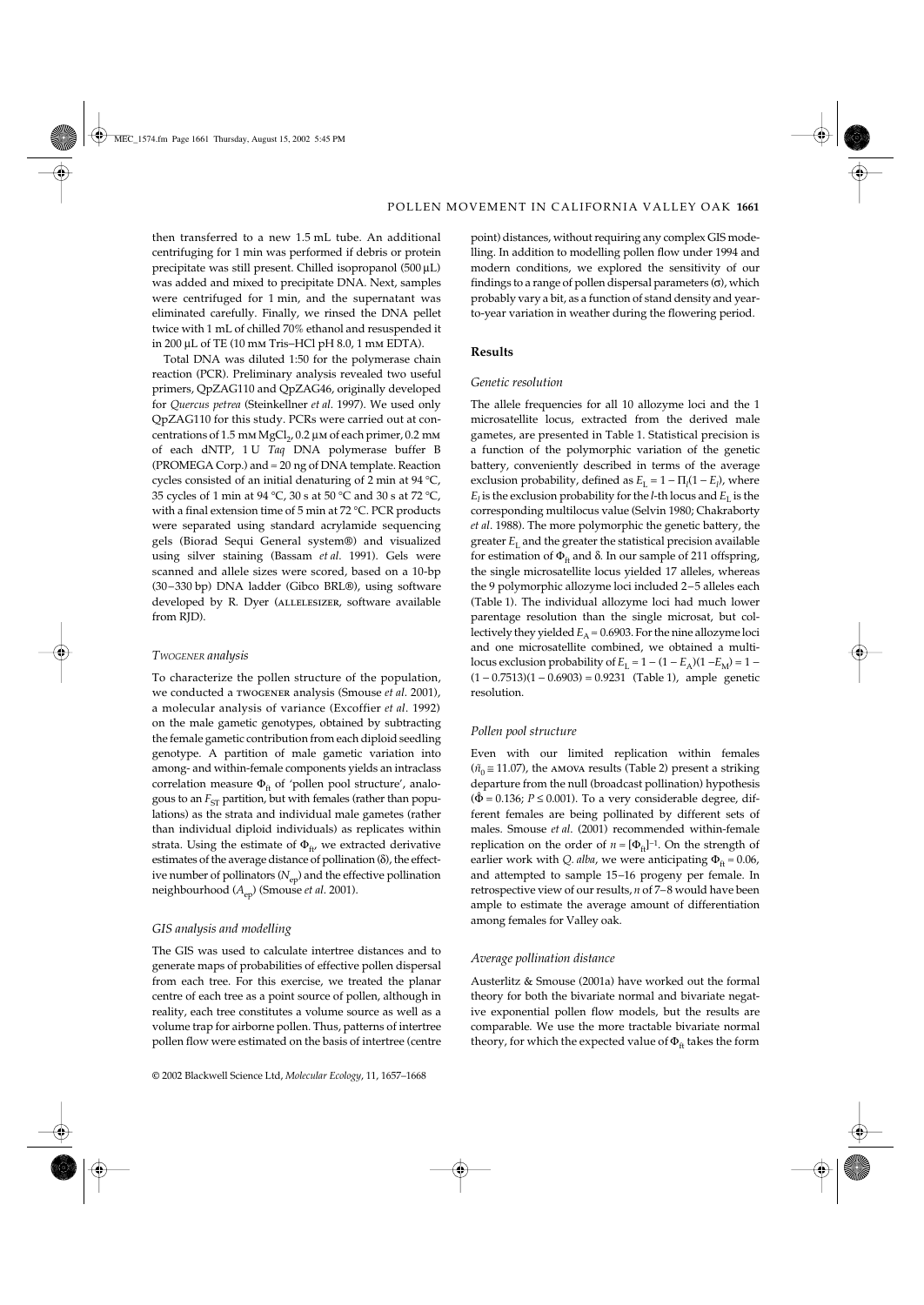| Allele                  | QpZAG 110 | $Tpi-1$ | $Tpi-2$ | Mnr   | Pgm   | Mdh   | Lap   | $Fe-1$         | $Pgi-1$ | $Pgi-2$ |
|-------------------------|-----------|---------|---------|-------|-------|-------|-------|----------------|---------|---------|
| $\mathbf{1}$            | 0.005     | 0.000   | 0.000   | 0.000 | 0.000 | 0.000 | 0.000 | 0.000          | 0.000   | 0.000   |
| 2                       | 0.048     | 0.068   | 0.068   | 0.024 | 0.024 | 0.000 | 0.000 | 0.000          | 0.005   | 0.005   |
| 3                       | 0.121     | 0.801   | 0.923   | 0.749 | 0.218 | 0.117 | 0.029 | 0.000          | 0.181   | 0.181   |
| $\overline{\mathbf{4}}$ | 0.155     | 0.000   | 0.000   | 0.000 | 0.000 | 0.000 | 0.000 | 0.000          | 0.010   | 0.015   |
| 5                       | 0.193     | 0.131   | 0.010   | 0.227 | 0.758 | 0.883 | 0.952 | 0.981          | 0.804   | 0.765   |
| 6                       | 0.021     | 0.000   | 0.000   | 0.000 | 0.000 | 0.000 | 0.000 | 0.000          | 0.000   | 0.000   |
| 7                       | 0.021     | 0.000   | 0.000   | 0.000 | 0.000 | 0.000 | 0.019 | 0.019          | 0.000   | 0.034   |
| 8                       | 0.161     |         |         |       |       |       |       |                |         |         |
| 9                       | 0.110     |         |         |       |       |       |       |                |         |         |
| 10                      | 0.063     |         |         |       |       |       |       |                |         |         |
| 11                      | 0.043     |         |         |       |       |       |       |                |         |         |
| 12                      | 0.011     |         |         |       |       |       |       |                |         |         |
| 13                      | 0.005     |         |         |       |       |       |       |                |         |         |
| 14                      | 0.005     |         |         |       |       |       |       |                |         |         |
| 15                      | 0.011     |         |         |       |       |       |       |                |         |         |
| 16                      | 0.021     |         |         |       |       |       |       |                |         |         |
| 17                      | 0.005     |         |         |       |       |       |       |                |         |         |
| $E_l$                   | 0.752     | 0.172   | 0.070   | 0.175 | 0.171 | 0.092 | 0.047 | 0.019          | 0.145   | 0.191   |
| No. alleles             | 17        | 3       | 2       | 3     | 3     | 2     | 3     | $\overline{2}$ | 3       | 5       |

**Table 1** Allele frequencies and exclusion probabilities (*El* ) of one microsatellite locus and nine allozyme loci for Valley Oak (*Quercus lobata* Neé) at Sedgwick Reserve, Santa Barbara County, California. Overall exclusion probability ( $E_L$ ) = 0.923

**Table 2** Analysis of molecular variation (amova) for Valley oak, describing the partitioning of male gametic contributions into within- and among-mother components, with extraction of an estimate of the intraclass correlation coefficient,

 $\hat{\Phi}_{ft} = \hat{\sigma}_f^2 / (\hat{\sigma}_f^2 + \hat{\sigma}_w^2)$ 

| Source of variation d.f. SS              |     |                                                                               | MS ô <sup>2</sup> |       | $\%$ | $\Phi_{\mu}$ |
|------------------------------------------|-----|-------------------------------------------------------------------------------|-------------------|-------|------|--------------|
| Among mothers<br>Within mothers<br>Total | 194 | 18 55.333 3.074 0.186 0.136 0.136<br>176 208.709 1.186 1.186 0.864<br>264.042 |                   | 1.372 |      |              |

$$
\Phi_{\text{ft}} = \frac{1}{8\pi\sigma^2 d}
$$

where σ2 is the variance in pollen flow distance and *d* is the density of potential pollen donors, across the landscape in question.

We estimate the modern stand density to be  $\approx 1.19$  adult Valley oaks per hectare. Since we have *d* in terms of the number of adults per hectare, we will express  $σ²$  in comparable hectare (100 m)2 units. Inserting our observed estimate of  $\hat{\Phi}_{\text{ft}} = 0.136$ , we obtain an estimate of  $\hat{\sigma}^2 =$ 0.2459 ha (Austerlitz & Smouse 2001a), assuming isotropic pollen flow, which translates into an estimate of the average distance flown by a successful male gamete of δ units, where

$$
\hat{\delta} = \hat{\sigma} \sqrt{\frac{\pi}{2}} \sim 648
$$

or ≈ 65 m for Valley oak at Figueroa Creek.

## *Effective pollination neighbourhood*

Another way to look at this is to imagine a circle, centred at a focal female, and containing a certain number of genetically randomized adults (serving as males, and denoted  $N_{\text{en}}$ ). Now assume that each of these males contributes pollen to the focal female with equal probability (no distance effect), and that no other males (outside the circle) contribute. Reciprocally, these males contribute only to this female. Separate sets of N<sub>ep</sub> idealized ('effective') males, one genetically random set per female, would yield the same value of male gametic divergence among females as the realized value of  $\Phi_{\text{ft}}$ that we obtained from the twogener analysis. In the real world, some males (generally the closest) will provide far more gametes than their 'fair share', and others (those more distant) will provide far fewer, and any given male will contribute to different females, but the 'effective number of males' (N<sub>ep</sub>) is a standardized measure of the stochastic equivalence of a small number of equally probable contributors and a larger number of *unequally contributing* males. Austerlitz & Smouse (2001a) show that

 $N_{\rm ep} = 4\pi\sigma^2 d$ ,

or < 4 males with our numbers. Another way to say this is that each subset (of  $\approx$  4 males), each male contributing equally to a given female (and no others), would yield the intermother variation among male gamete pools that we actually observed for Valley oak. The adults are so sparse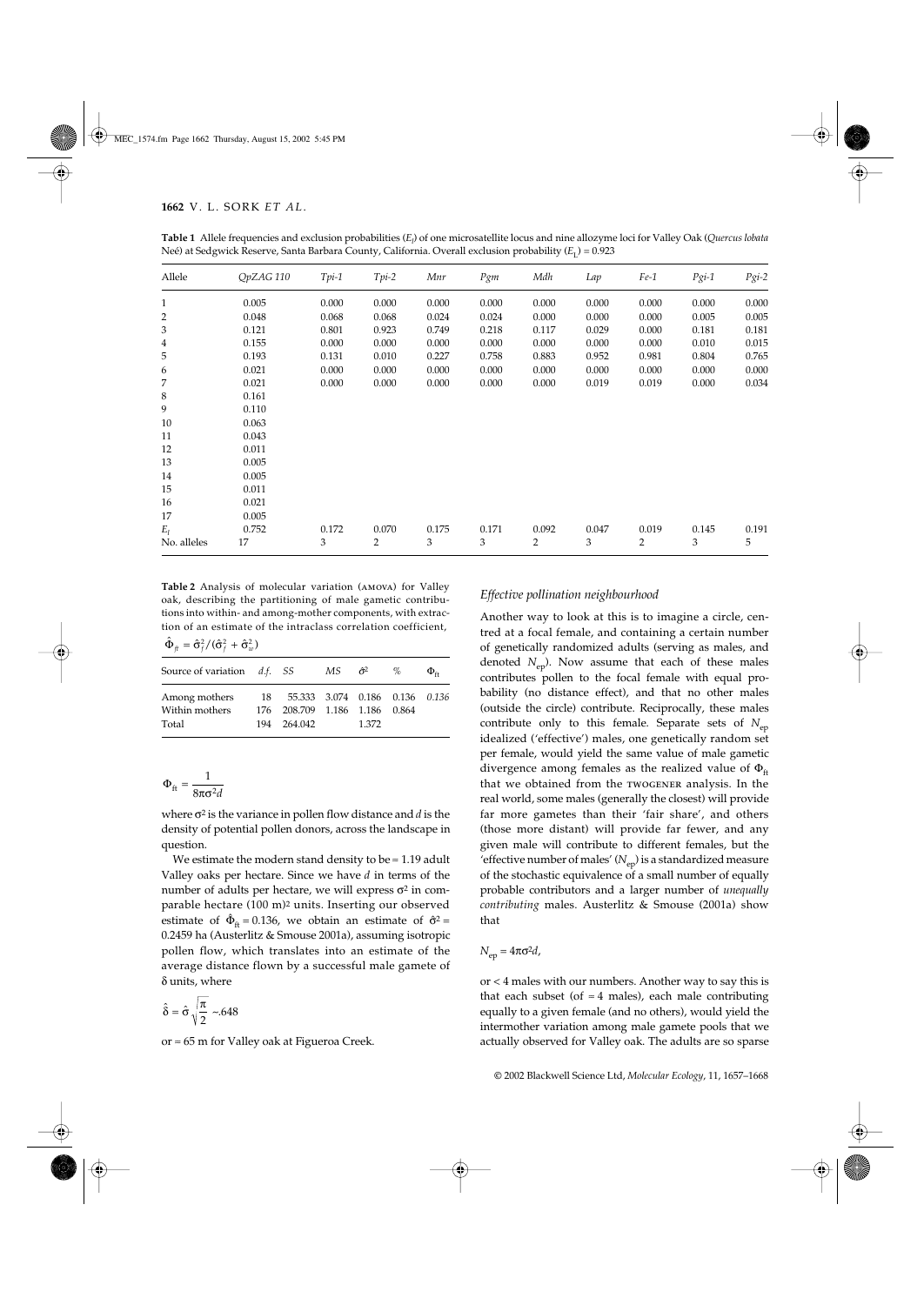on the landscape (1.19/ha) that pollination would be expected to show a spatial component, but given the ability of wind-dispersed pollen to move large distances, the severe localization of successful pollination is a surprise. To gauge the implications of that result, we can also describe the effective neighbourhood area,  $A_{\text{ep}}$ , over which the idealized males are distributed (Austerlitz & Smouse 2001a). For Valley oak, we have

 $A_{\rm ep} = 4\pi\sigma^2 \sim 3.09$  hectares,

a circle of radius  $r_{ep} \approx 100$  m, drawn around each focal female.

The average distance of successful pollination,  $\delta$  = 64.8 m, is an average, of course, and there is a long tail to the distribution, in every direction. Small amounts of pollen are probably coming in from substantial distances, but with a density of *d* = 1.19 adults per hectare, the bulk of the pollen is drawn from very few males, everything else being equal.

#### *Spatially explicit pollen donor neighbourhood*

Another way to visualize the patterns of pollen movement is to view the relative contribution of pollen donors for pollen recipients in different parts of the stand (Fig. 3). We selected four focal trees and modelled which of the neighbouring trees would act as pollen donors. The circles on the map are centred on mapped trees and their area is proportional to the estimated relative contribution of each tree to fruit production by the reference tree, as indicated by our model (Fig. 3).

Because our modelling is influenced by our estimate of σ, we include here an examination of the implications of varying σ for our estimates of pollen donor neighbourhoods. Here, we arbitrarily selected one of the interior trees, Tree 57, to be a focal individual. From our twogener result, we computed the likelihood of a male at distance *z* from Tree 57 contributing to Tree 57's fruit production. Knowing the distance of every tree from Tree 57, we calculated the point probability (probability mass function) for the bivariate normal,  $[N(0,\sigma^2)]^2$ , for each tree. In other words, we centred the two-dimensional Gaussian distribution on Tree 57 and estimated the likelihood of a pollen source as a function of distance from that reference female, treating potential donors as point sources. Except for the nearest neighbours to Tree 57, these likelihoods are all miniscule (see Fig. 3). The relative contribution (likelihood of parentage) of any tree to Tree 57's acorn production is simply its pollination probability, divided by the sum of pollination probabilities for all mapped trees. If the stand consisted of Tree 57 and only one other tree, that tree's relative pollen contribution would be 1.0, no matter how far it was from Tree 57. In 1999, trees within 100 m of Tree 57



- Elevation Contours (15 m intervals)

**Fig. 3** Individual Valley oak adults at the study site, showing estimated probability of each tree contributing to fruit production for four focal pollen recipients based on bivariate normal distribution with  $\sigma$  = 49.6 m, and contributing area of each tree of 256 m<sup>2</sup>, based on a canopy radius of  $\approx$  9 m.

have by far the greatest relative contribution, although the value declines predictably as σ increases (Fig. 4). If  $\sigma$  = 25 m, about half of the observed standard deviation, the nearest neighbour would account for 48% of cumulative probability of male parentage; but if  $\sigma = 100$  m, twice the observed value, our simulations predict that that same tree would account for only 11% of the total male parentage.

#### *Changes in stand density*

To examine the impact of changes in stand density from 1944 to 1999, we simulated the relative contribution of pollen donors to three focal trees (Trees 57, 33 and 102) under the both historical and contemporary stand density conditions (Fig. 5a−c). Our simulations for these individual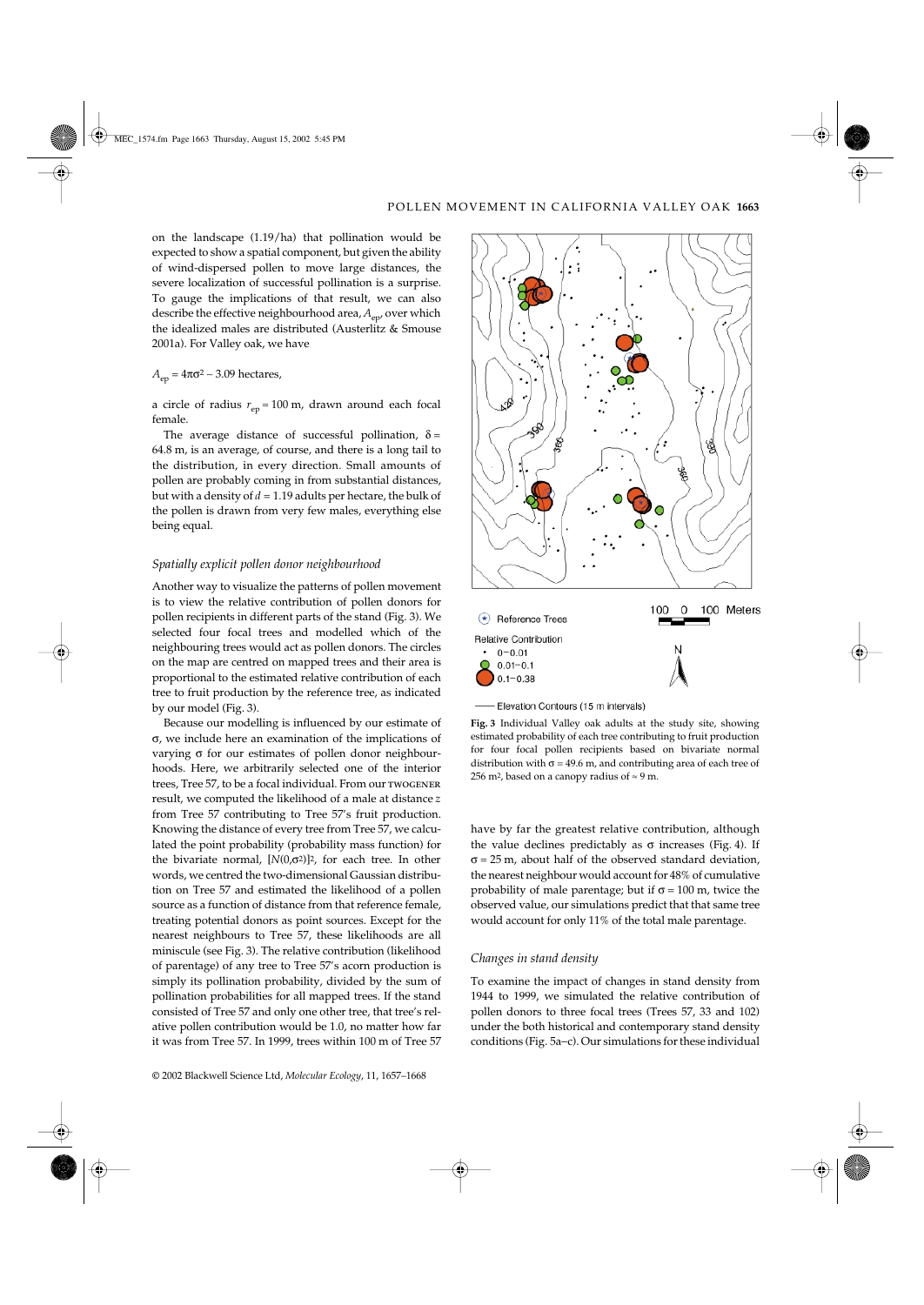

**Fig. 4** Relative likelihood of neighbouring trees contributing to acorn production by an interior *Quercus lobata* tree (Tree 57) as a function of distance. Each data point represents a tree within a 200 m radius of the focal tree. Relative contribution from each neighbouring tree is the probability of a pollen source at that intertree distance, divided by the sum of probabilities for all trees in the stand. The analysis treats each tree as a point. The three lines show relative contribution, based on mapped tree locations in 1999 and on  $\sigma$  = 25, 50 or 100 m. For example, for  $\sigma$  = 50 m, the relative pollen contribution from the nearest tree, which is 39 m from Tree 57, is 0.29 or 29%. For  $\sigma$  = 100, the relative contribution would be only 0.12.

trees predict that changes in stand density from 1944 to 1999 would have had much larger effects on trees that lost immediate neighbours than those that did not. According to that model, such an outcome is possible because the predicted pollination neighbourhood for a given female is so small  $(A_{ep} \approx 3.1 \text{ ha})$ . For example, Tree 57 lost 5 neighbours within a 100 m radius, which means that the current near neighbours are likely to play a much larger role now than they would have in 1944 (Fig. 5a). Assuming a constant  $\sigma$  = 49.6 m, the nearest neighbour today would account for nearly 30% of the total male parentage, compared with 17% in 1944. Tree 33 (Fig. 5b) illustrates the case in which the pollen donor neighbourhood has changed drastically, whereas Tree 102 (Fig. 5c) illustrates the case in which no immediate neighbours were lost, so that the pollen donor contribution would have changed very little.

### **Discussion**

Our results suggest that effective pollen flow among Valley oaks at the study site is highly localized. Admittedly, this conclusion is based on only one flowering season and the results will certainly vary from year to year, depending on local weather conditions (cf. Koenig *et al*. 1994). Our analysis indicates that Valley oak trees at the study site did

not have a large number of 'effective fathers' in 1999, with an average effective number of pollen donors equal to 3.68 and a range of 3–5 individuals. The equivalent  $N_{\rm ep}$  for 1944, assuming the same  $\sigma$  but  $d = 1.48/h$ a, yields a value of  $N_{\text{ep}}$  = 4.57, suggesting that the number of fathers may have declined in 45 years, due to demographic attrition. Both the 1999 and 1944 estimates are substantially lower than the values reported for two wind-pollinated species in Missouri Ozark forests: white oak (*Quercus alba*, *N*ep ≈ 8 individuals; Smouse *et al*. 2001) and short leaf pine (*Pinus echinata*,  $N_{ep} \approx 10$  individuals, extracted from Dyer & Sork 2001). Such low values in Valley oak are somewhat unexpected, because we anticipated that open spacing would favour extensive pollen movement, due to changes in turbulence in a savannah setting (Okuba & Levin 1989).

Using the twogener analysis, we estimated that the average distance of successful pollination is almost six times greater for *Q. lobata* ( $\delta \approx 65$  m) at Sedgwick Reserve than for *Q. alba* in the Ozarks ( $\delta \approx 11$  m). However, in spite of greater pollen dispersal, the density of adults available for pollination is reduced by a factor of 78 at Sedgwick (1.19 stems/ha), relative to the Ozarks (92.8 stems/ha). Pollen (at least successful pollen) is clearly moving farther under savannah than under closed canopy conditions, but the differential movement is not sufficient to compensate for the difference in adult density. To the extent that we can compare two different oak species in different settings, it appears that even with increased pollen flow, populations in open landscapes exhibit a reduction in the effective number of pollen donors.

The degree of pollen pools separation among sampled females is gauged by our estimate of Φ<sub>ft</sub>, and the *effective* number of pollen donors per female, *N*<sub>ep</sub>, follows directly from Φ<sub>ft</sub>. As with all estimates of *effective* population size (*idealized* pollen donors, in this case),  $N_{ep}$  covers a multitude of sins. The modelling of neighbourhood area is based on the assumptions that pollen movement is bivariate normal, that all adults are equally likely (*a priori*) to fertilize a pollen recipient, and that there is no inbreeding or spatial population structure among adults.  $N_{\text{ep}}$  is decreased by adult inbreeding or spatial population structure (Austerlitz & Smouse 2001b). In this small sample, we were unable to detect meaningful inbreeding or population structure, but such 'adult structure' may play a role in other studies. Any inflation of  $\Phi_{\text{ft}}$  (deflation of  $N_{\text{ep}}$ ) means that our estimate of the average distance of pollen movement,  $\delta$ , is too small.

It would also be useful to assess whether genetic incompatibility or phenological variation among individuals inflate  $\Phi_{\text{ft}}$ , thus reducing local  $N_{\text{ep}}$ . For a given value of  $\Phi_{\text{ft}}$ , either genetic incompatibility or phenological variation violates the assumptions of our pollen distance model. The important point is that genetic incompatibility systems and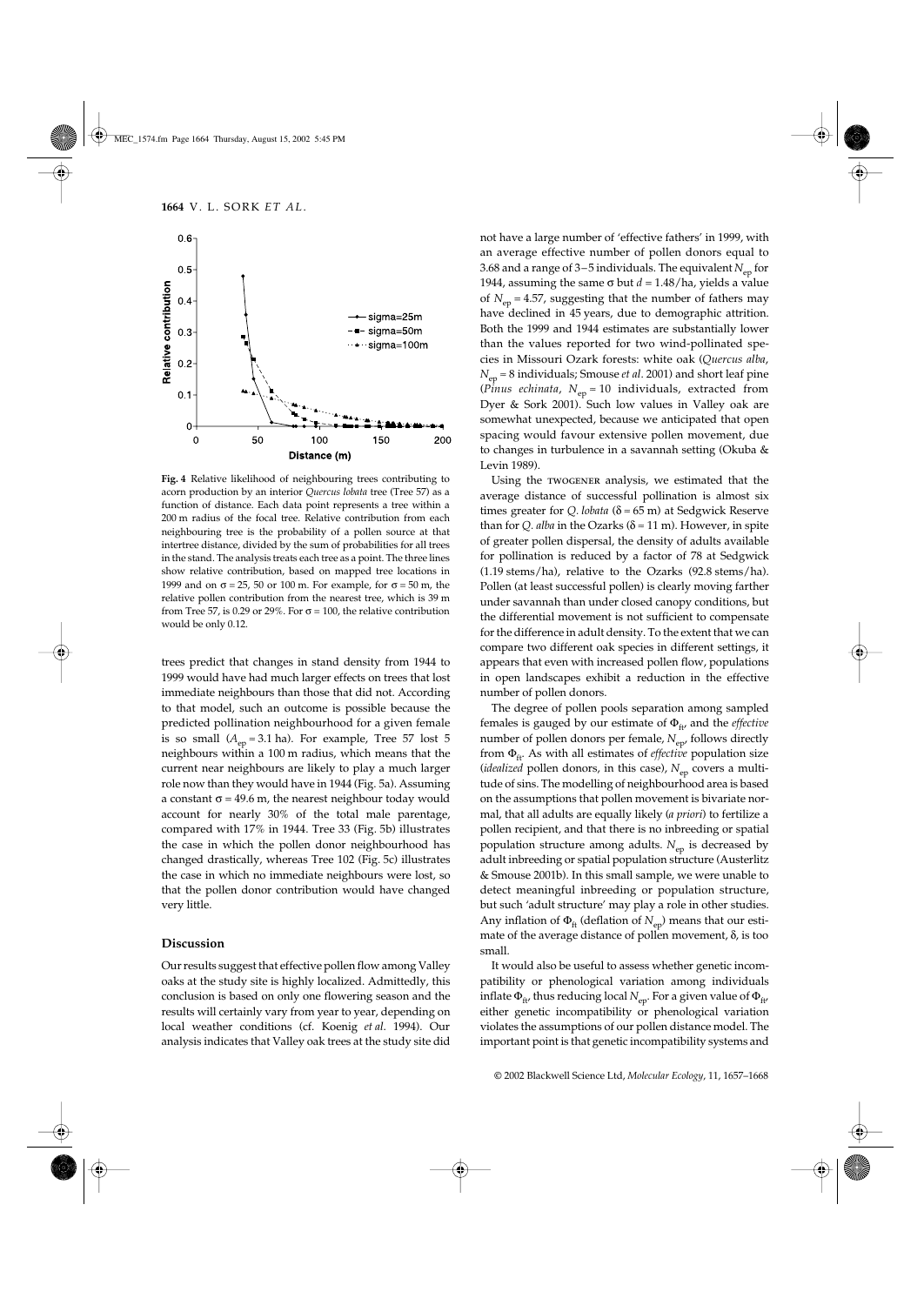

**Fig. 5** Predicted relative contribution of neighbouring trees to fruit production in 1944 vs. 1999, as a function of separation distance, for three focal trees: Tree 57 (a), Tree 33 (b) and Tree 107 (c). Curves are based on twogener analysis with  $\sigma = 49.6$ . Each data point represents a mapped Valley oak up to a distance of 150 m.

phenological variation reduce the available donor pools for any particular female and exacerbate the tendency for different females to sample different sets of males, resulting in higher values of  $\Phi_{\text{ft}}$  and lower values of  $N_{\text{ep}}$ .

We now address the assumption of our model concerning circular neighbourhoods, which may or may not be satisfactory for wind-pollinated species. We should be able to extend the model to include anisotropic pollen flow, but to apply this extension to the Valley oak situation requires much larger sample sizes of mothers and progeny than we have for this initial study. Moreover, it would be ideal to 'ground truth' our results by using direct paternity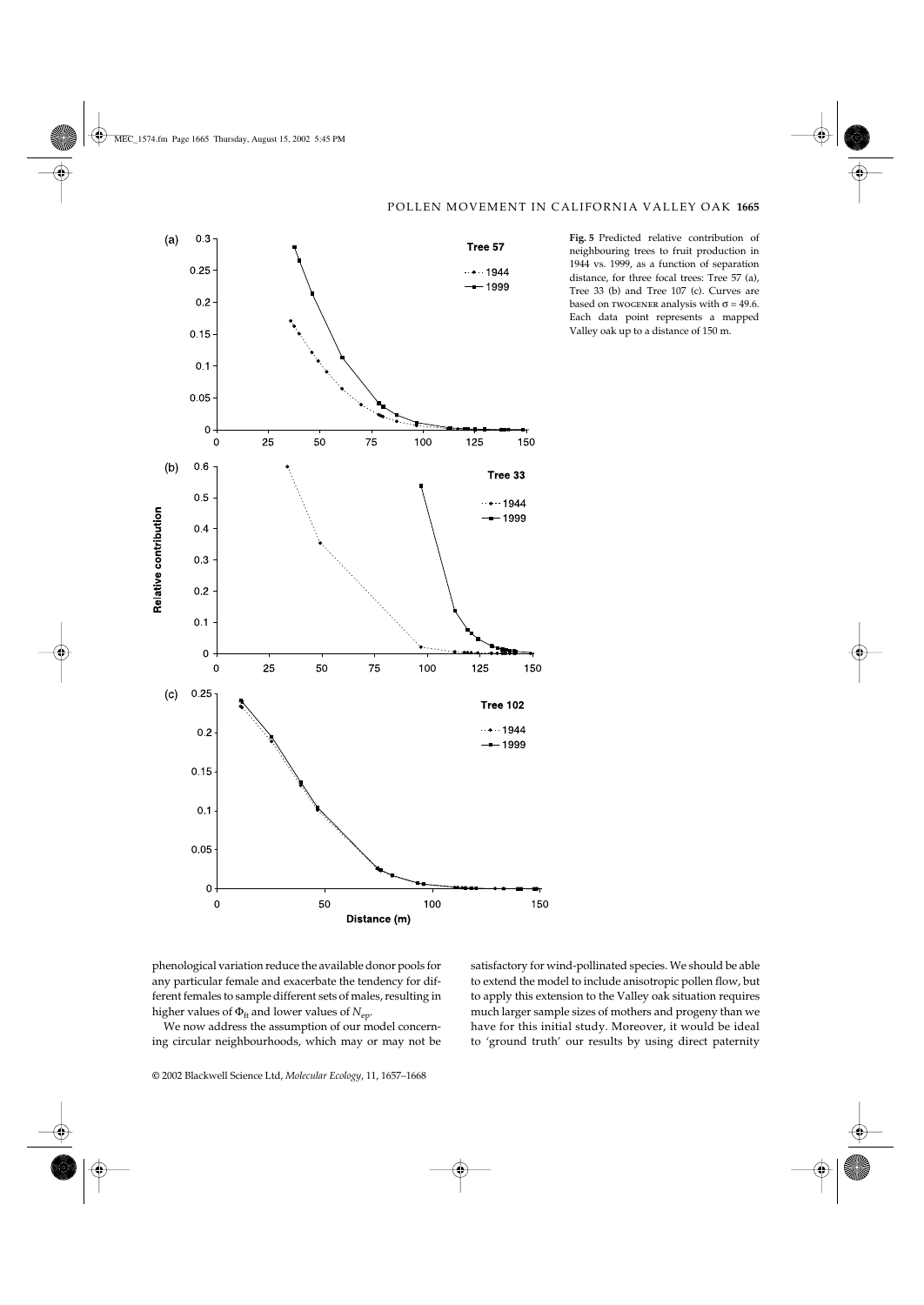analysis to verify the location of fathers with respect to maternal tree location. That analysis also requires large sample sizes of progeny, enabled by a mast year for Valley oak, as well as paternal genotypes for the area and better genetic resolution, currently under development.

An additional question remains concerning the estimates in  $\sigma$  (and hence  $\delta$ ) from Valley oak at Sedgwick, vs. those from wind-pollinated species in Ozark forests. Is this difference merely a statement about the changes in interadult spacing or are airfoil and turbulence issues involved? To the limited extent that the available data allow comparative inference, they do not suggest a tradeoff between interadult density (*d*) and average pollination distance (δ). To resolve the issue, we need comparative studies of pollen movements for the same species (*Q. lobata*, in this case) under different density conditions; those studies are currently underway. At the moment, all we can say is that reduced adult density appears to be coupled with a reduction in the number of effective pollen donors, in spite of the fact that the average successful male gamete is moving farther, from male source to female target.

#### *Sampling consideration*

Our estimate of  $\Phi_{\text{ft}}$  is highly significantly divergent from the null hypothesis value of '0', but is still not tightly estimated. Using *F*-distribution methods from Searle *et al*. (1992), we can place a rough 95% confidence interval on the point estimate, obtaining  $0.04 < \Phi_{\text{ft}} < 0.33$ . There is no overlap with '0', of course, but the confidence interval is more forgiving than is ideal. That large confidence interval translates into correspondingly large uncertainty for all the derivative parameters. Careful analysis of sample allocation issues now suggests (Irwin *et al*. in preparation; Austerlitz and Smouse in preparation) that we need larger numbers of mothers to provide tighter confidence intervals. Our intent is to follow up this initial study of *Q. lobata* with additional field sampling, some of it at the Sedgwick Reserve. We have 153 adult Valley oaks to choose among, and our intention is to sample a larger number for the follow up, bringing our total closer to (say) 100 mothers. The results to date suggest that 7–8 seedlings per mother should provide ample and 10–15 should provide abundant replication. Given an average distance  $(\delta \approx 65 \text{ m})$  of successful pollination, we probably need to sample more pairs of adults at closer quarters than we have. The adults are not distributed randomly across the landscape, and where density will permit, we plan to sample multiple trees per cluster.

#### *Local density*

An important next question is the extent to which local density influences the patterns of pollen movement. Our simulations based on twogener parameters indicate that changes in local stand density may affect pollen donor neighbourhood drastically. If a focal tree loses several near neighbours and pollen movement is indeed restricted, the focal tree could become reproductively isolated. In contrast, those trees that do not lose neighbours will show relatively little change in neighbourhood. These simulations are based on the assumption that  $\sigma$  does not change when stand density changes. That assumption may be valid for this study, given the minor changes in density between 1944 and 1999, but it does need to be tested empirically by estimating  $σ$  (and  $δ$ ) for mothers with differing local conspecific densities. That work is also under way.

#### *Modelling limitation*

The results of our simulations illustrate that spatial modelling of pollen movement may be highly informative, but our findings also suggest that the estimate of neighbourhood area is very sensitive to our estimate of σ. Our modelling also assumes that aerodynamic processes are constant over space and time. We do not account for pollen interception by intervening Valley oaks or other trees (especially live oaks that might effectively shield other trees if they are close enough). An empirical examination of  $\sigma$  under different conditions of conspecific tree density and general canopy closure is essential to address this modelling limitation.

An additional limitation of our initial spatial modelling is our treatment of canopies as points rather than areas or volumes. It might be more appropriate to model canopies as areas or volumes, but we do not know the extent to which this approach would influence our simulations of pollen donor neighbourhood. Because canopy volume determines the amount of pollen production and the physical structure of the landscape, it would be valuable to explore more elaborate modelling in the future.

#### *Conservation implications*

Undoubtedly, the most critical challenge for the maintenance of Valley oak woodland and savannah in the region is the attrition of existing trees, with the concomitant failure of recruitment. The findings reported here suggest that increasing isolation of extant individuals may hinder future reproduction. The likelihood of reduced reproduction is supported by the work of Knapp *et al*. (2001), who found that acorn crop size was positively associated with number of neighbouring trees within 60 m in a thinned stand of *Q. douglasii*. They concluded that reduced pollen availability is likely to limit reproduction. Clearly, more work is needed to understand the impact of landscape features and stand density on pollen movement, but our conclusion that pollen movement is restricted is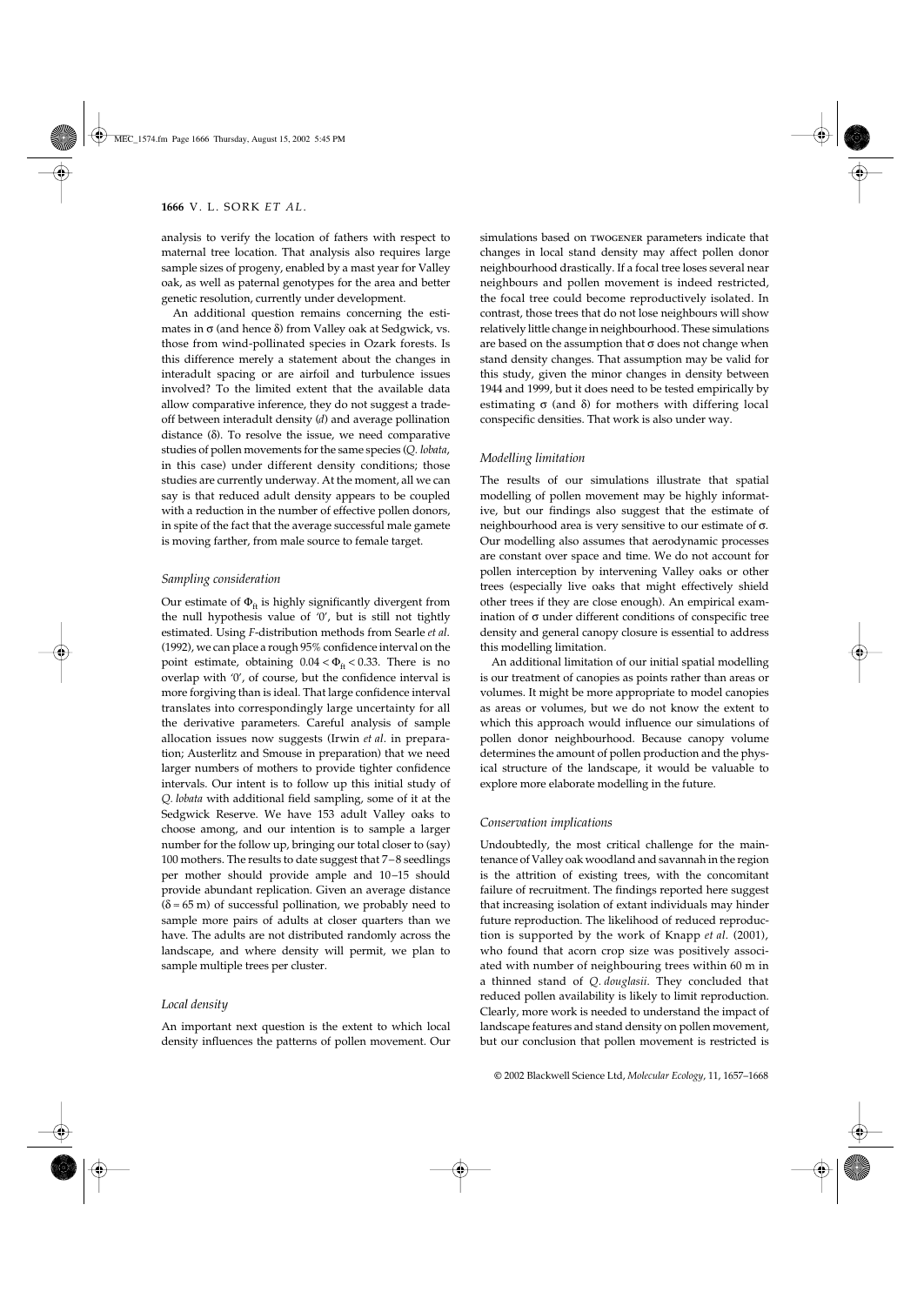not likely to change. As neighbourhood size becomes further reduced, trees will become reproductively isolated, experiencing reduced seed set, with an increasing probability that their seedlings will exhibit reduced fitness, if such isolation increases selfing. Efforts must continue to improve seedling recruitment and survival, but we must simultaneously develop conservation strategies that preserve large stands of Valley oaks, with adequate densities, so that pollination itself is maximized.

When it is necessary to achieve Valley oak recruitment through planting programmes, it may well be preferable to take advantage of the opportunity to increase genetic diversity. Pollen flow is now so limited that these programmes should sample seeds from a large number of trees within the region, rather than from a few local individuals. Although it is legitimate to view 'local material' as being locally adapted, the use of highly variable seed pools permits local selection pressures to weed out the poorly adapted (sometimes inbred) genotypes from local fertilization, while promoting genetic diversity (Templeton *et al*. 1990).

Valley oak is in jeopardy, but ample individuals remain and sufficient public interest exists that is still possible to develop a workable conservation strategy that allows for the persistence of sustainable populations. Long-term sustainability will depend on a variety of demographic and evolutionary processes. An effective strategy will require the integration of genetic and ecological information, and it is becoming increasingly clear that we must pay attention to the spatial context of the populations to be preserved.

#### **Acknowledgements**

The authors would like to thank F. Austerlitz, A.J. Irwin, K.A. Mylecraine and J. Nason for helpful comments on the manuscript. VLS, VJA, RJD and JF were supported by the UM Research Board and UM-St. Louis Research Award programs, VLS by NSF-DEB-0089445, FD by the Santa Barbara County Oak Restoration Project, and PES by the NJ Agricultural Experiment Station, USDA/ NJAES-17106, McIntire Stennis-17309, and NSF-BSR-0089238. Elements of this work were conducted as part of the Gene Flow Dynamics Working Group supported by the National Center for Ecological Analysis and Synthesis, a Center funded by NSF (Grant #DEB-0072909), the University of California and the UC Santa Barbara campus.

#### **References**

- Adams TE, Sands PB, Weitkamp WH, McDougald NK (1992) Oak seedling establishment on California rangelands. *Journal of Range Management*, **45**, 93–98.
- Alvarez-Buylla ER, Garay AA (1994) Population genetic structure of *Cecropia obtusifolia*, a tropical pioneer tree species. *Evolution*, **48**, 437–453.
- Austerlitz F, Smouse PE (2001a) Two-generation analysis of pollen flow across a landscape. II. Relation between  $\phi_{\text{ft}}$ , pollen dispersal, and inter-female distance. *Genetics*, **157**, 851–857.
- © 2002 Blackwell Science Ltd, *Molecular Ecology*, 11, 1657–1668
- Austerlitz F, Smouse PE (2001b) Two-generation analysis of pollen flow across a landscape. III. Impact of within-population structure. *Genetical Research*, **78**, 271–278.
- Barrett SCH, Kohn JR (1991) Genetic and evolutionary consequences of small population size. In: *Genetics and Conservation of Rare Plants* (eds Falk DA, Holsinger KE), pp. 3–30. Oxford University Press, New York.
- Bassam BJ, Caetano-Anolles G, Gresshoff PM (1991) Fast and sensitive silver staining of DNA in polyacrilamide gels. *Annals of Biochemistry*, **19**, 680–683.
- Bawa KS, Seidler R (1998) Natural forest management and conservation of biodiversity in tropical forests. A review. *Conservation Biology*, **12**, 46–55.
- Bolsinger CL (1988) *The Hardwoods of California Timberlands, Woodlands, and Savannas*. USDA Resource Bulletin, Portland, OR.
- Brown RW, Davis FW (1991) Historic mortality of valley oak in the Santa Ynez Valley, Santa Barbara County, CA. In: *Proceedings of the Symposium on Oak Woodlands and Hardwood Rangeland Management October 31*−*November 2, 1990*. *General Technical Report PSW-126* (ed. Standiford R), pp. 202–207. USDA Forest Service, Claremont, CA.
- Chakraborty P, Meagher T, Smouse PE (1988) Parentage analysis with genetic markers in natural populations. I. Paternity exclusion and expected proportions of offspring with unambiguous paternity. *Genetics*, **118**, 527–536.
- Clayton RK, Tretiak DN (1972) Amine-citrate buffers for pH control in starch gel electrophoresis. *Journal of Canadian Fisheries Research Board of Canada*, **29**, 1169–1172.
- Davis FW, Stoms DM, Hollander AD *et al.* (1998) *The California Gap Analysis Project — Final Report*. University of California, Santa Barbara, CA. http://www.biogeog.ucsb.edu/projects/gap/ gap\_Reporthtml
- Devlin B, Roeder K, Ellstrand NC (1988) Fractional paternity assignment: theoretical development and comparison to other methods. *Theoretical and Applied Genetics*, **76**, 369–380.
- Ducousso A, Michaud H, Lumaret R (1993) Reproduction and gene flow in the genus *Quercus*. *Annales des Sciences Forestieres*, **502**, 91–106.
- Dyer RJ, Sork VL (2001) Pollen pool heterogeneity in shortleaf pine, *Pinus echinata* Mill. *Molecular Ecology*, **10**, 859–866.
- Ellstrand NC, Elam DR (1993) Population genetics of small population size: implications for plant conservation. *Annual Review of Ecology and Systematics*, **23**, 217–242.
- Excoffier L, Smouse PE, Quattro JM (1992) Analysis of molecular variance inferred from metric distances among DNA haplotypes: application to human mitochondrial DNA restriction data. *Genetics*, **131**, 479–491.
- Frankham R (1995) Conservation genetics. *Annual Review of Genetics*, **29**, 305–327.
- Gilpin ME (1987) Spatial structure and population vulnerability. In: *Viable Populations for Conservation* (ed. Soule ME), pp. 125–139. Cambridge University Press, Cambridge.
- Goodchild MF, Steyaert LT, Parks BO *et al.*, eds (1996) *GIS and Environmental Modeling: Progress and Research Issues*. GIS World Books, Fort Collins.
- Greenwood GB, Marose RK, Stenback JM (1993) *Extent and Ownership of California's Hardwood Rangelands*. California Department of Forestry and Fire Protection Strategic and Resources Planning Program, Sacramento.
- Griffin JR (1971) Oak regeneration in the upper Carmel Valley, California. *Ecology*, **52**, 862–868.